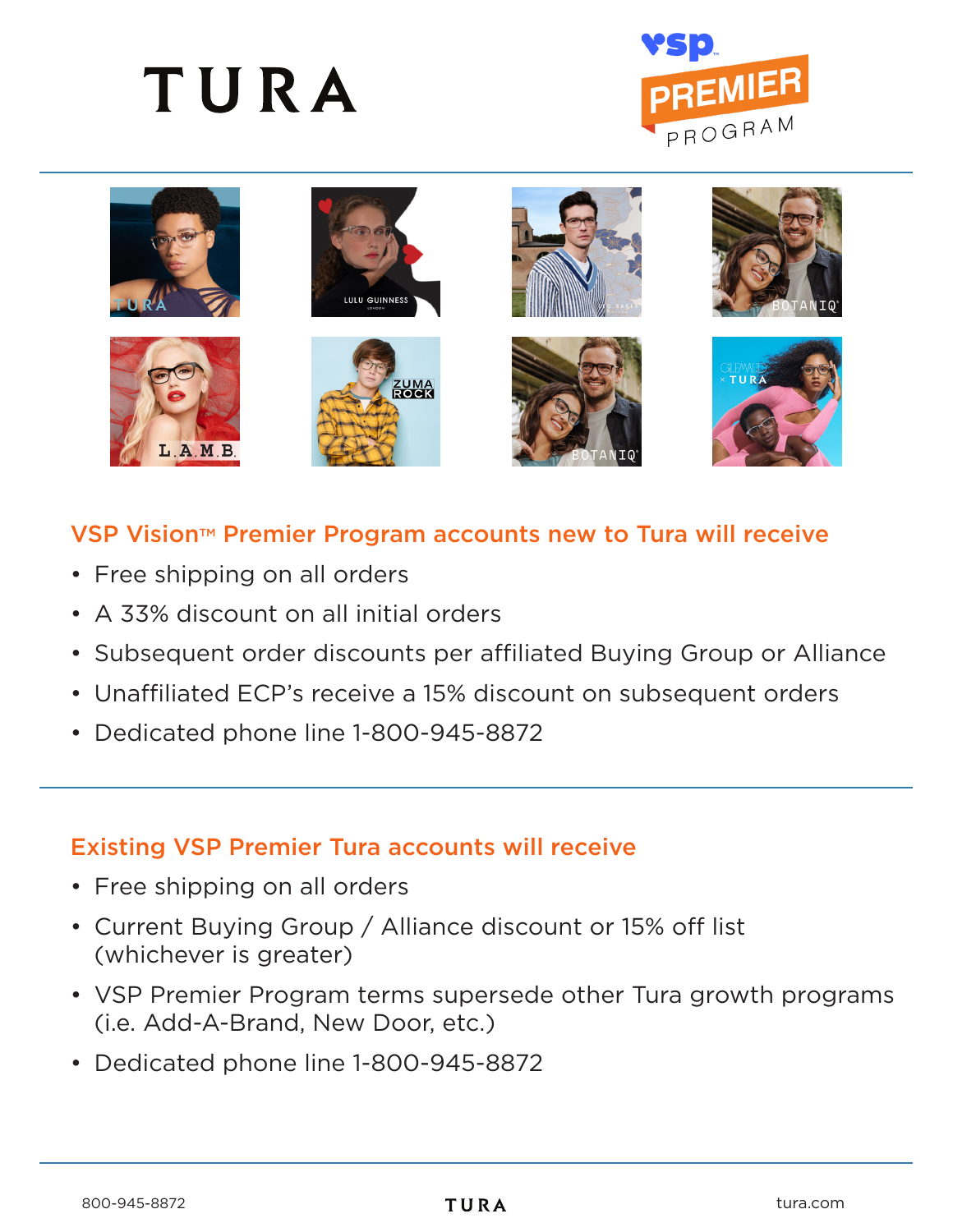## BRAND PORTFOLIO

## TURA





















#### *TURA* **-** *\$85.95\**

**JEWELRY INSPIRED** - Detailed embellishments from classic jewelry **TIMELESS** - American heritage shapes, easy to wear **ELEGANT** - Refined craftsmanship, elevated details, highest quality **For the classic and sophisticated woman who appreciates the highest quality**

#### *TED BAKER - \$85.95\**

**CURIOUS** - Optimistic, unexpected, playful **UNMISTAKABLE** - Witty, authentic, clever **FORWARD LOOKING** - With timeless gleaming details & warm inclusiveness **For stylish consumers with vintage flair who are sophisticated and upwardly mobile**

#### *LULU GUINNESS - \$85.95\** **WHIMSICAL** - Imaginative, graphic, daring

**FLIRTY** - Sassy, glittery, playful **VINTAGE** - Romantic, retro, pastel

**For artistic and confident women who are bold, sassy, and independent**

#### *L.A.M.B. - \$85.95\**

*GX BY GWEN STEFANI - \$69.95\** **BOLD** - Confident, graphic and fashion forward **EDGY** - Industrial, urban **GWEN** - Hollywood mashup of street style & glamour **For fashion enthusiasts, creative risk takers, and lovers of edgy sophistication**

### **YOUTHFUL** - Playful color combinations **DARING** - Bold shapes and details **GRAPHIC** - Expressive prints and patterns **For women who seek unconventional style with a youthful spirit**

*ZUMA ROCK - \$59.95\** **FEARLESS** - Bold fashionable shapes **ALTERNATIVE** - Skater/punk attitude **GRAPHIC** - Expressive prints and patterns **For fashionable kids seeking fresh alternative design**

#### *BOTANIQ - \$75.95\**

**CONTEMPORARY** - Modern, design-focused, expressive colors **SUSTAINABLE** - Biodegradable acetate, return to nature **REVOLUTIONARY** - Complex laminations, cutting edge technology

### *GLEMAUD X TURA - \$92.95***\***

**GLAMOROUS -** Dramatic shapes, Retro meets modern **FOREVER FIT -** Tailored fit for a diverse population **VIBRANT -** Joyful custom colors that celebrate black & brown woman